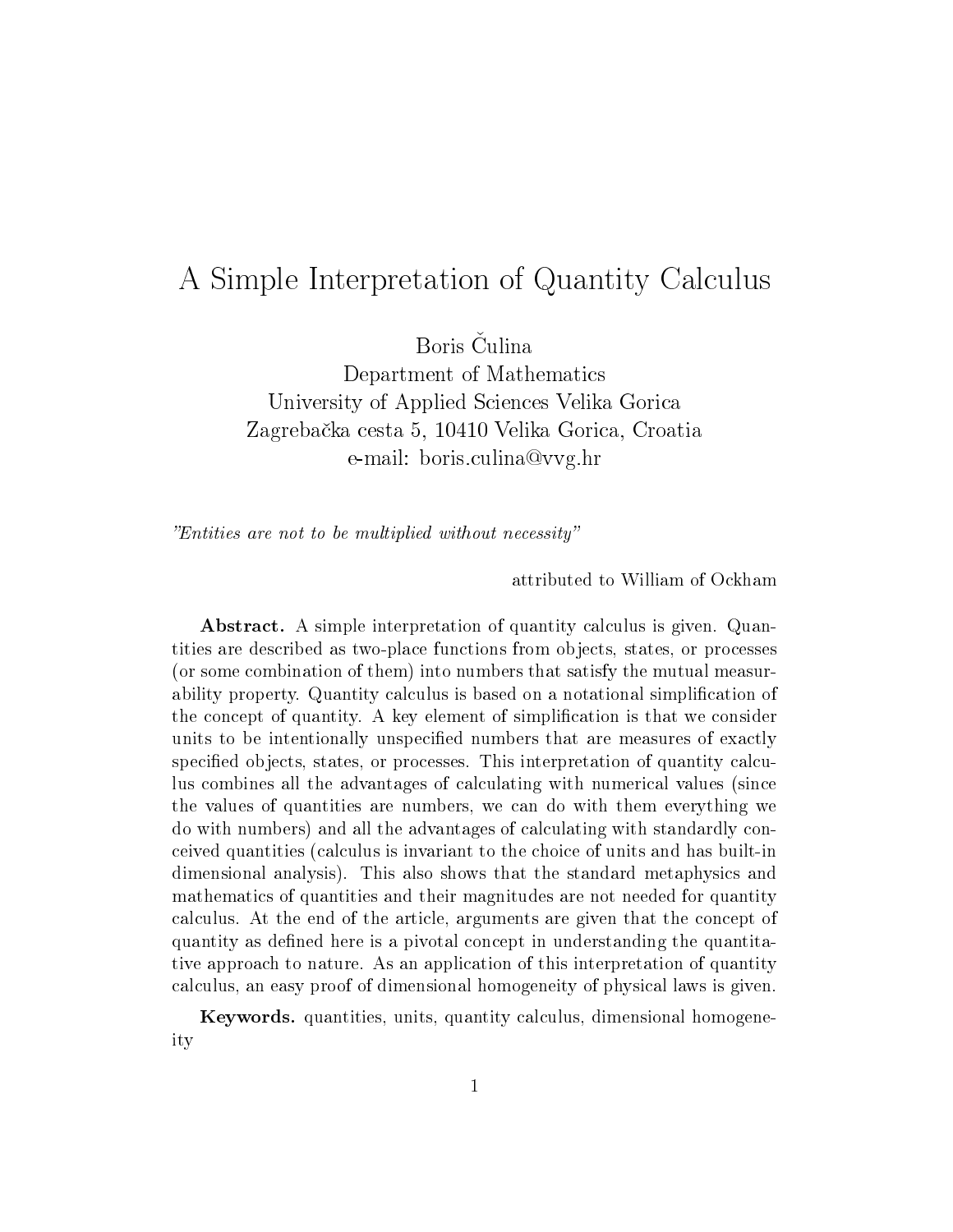Quantity calculus is a relatively easy calculus but with unclear interpretation. We calculate with quantities (some prefer to say the magnitudes of quantities) and units in the same way as with numerical variables. However, the problem is how to justify this calculus, and, generally, how to interpret quantities and units, as well as operations with them. A clear historical survey of the problem is given in [dB95]. However, in my view, the survey also shows that the various offered answers involve unnecessary metaphysics and mathematics. In this article, the concept of quantity is analysed and a simple interpretation of quantity calculus is given: quantities are functions from objects, states or processes (or some combination of them) into numbers that satisfy the mutual measurability property (dened below), while units are intentionally unspecified numbers that are measures of exactly specified objects, states or processes. Consequently, only ratios of values of a quantity function are determined without reference to units. This interpretation has three straightforward but significant consequences:

- 1. Quantities of objects, states or processes are not (additional) metaphysical entities – they are just numbers associated to objects, states and processes by definite functions (quantities or quantity functions). Consequently, there is no need for additional mathematical objects  $-$  the so-called magnitudes of quantities.
- 2. We can calculate with quantities of objects, states or processes and with units as with numbers, because they are numbers.
- 3. Because units are unspecified numbers, we can only find ratios of the values of a quantity. However, this is just a proper level of abstraction, because only ratios of the values are important. Everything else would be unwanted overspecification.

An analysis of the concept of quantity follows. The analysis gives the interpretation of quantity calculus described above, as a notational simpli cation of the concept of quantity. It is shown how this interpretation solves the standard requirements on quantity calculus. This interpretation also shows that the usual metaphysical nad mathematical concepts related to quantity calculus are unnecessary for its explanation. At the end of the article, arguments are given that the concept of quantity as defined here is a pivotal concept in understanding the quantitative approach to nature.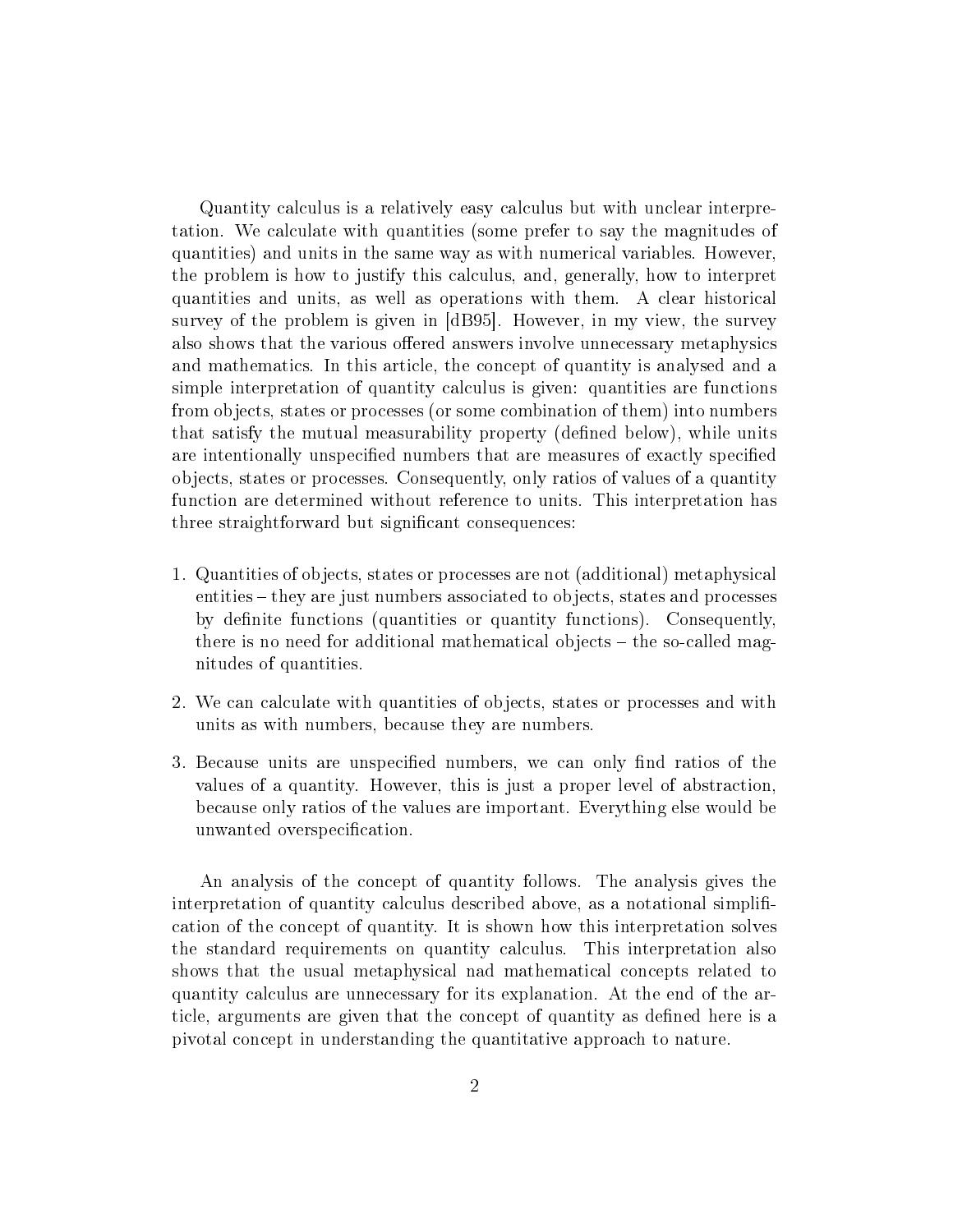Already in primary school we got instructions how to manipulate units when calculating physical quantities: *calculate with units in the same way as* you calculate with variables in algebraic expressions. For example, if I drive uniformly at a speed of  $v = 90$ km h for  $t = 10$  min then I will cover a path whose length s is

$$
s = v \cdot t = 90 \frac{\text{km}}{\text{h}} \cdot 10 \text{ min} = 900 \frac{\text{km} \cdot \text{min}}{\text{h}}
$$

(to calculate further I must know that  $h = 60$  min)

$$
= 900 \frac{\text{km} \cdot \text{min}}{60 \text{ min}}
$$

(we can cancel min now)

 $= 15$  km

We manipulated with length s of the path, velocity v of the car and time t of the motion, which are usually called physical quantities or magnitudes (I will use the term *values of quantities*), and with units km, h and min as they are all unknown numbers. The manipulation is the same as with variables which are also considered as unknown numbers. For example, we cannot simplify a  $\frac{b}{a}$ because we do not know which numbers they name, but we can simplify a a = 1 although we do not know which non-zero number is named by variable a. In the same way, we cannot simplify  $\frac{\text{km}}{1}$ h but we can simplify  $\frac{\min}{\cdot}$ min  $= 1$ . The main goal of this article is to show that we can manipulate the values of quantities and units as numbers precisely because they are numbers.

Because of this similarity in manipulation of quantities and units with variables, the significance of variables in thinking will be briefly explained. The attention here will be restricted to numbers but the observation is general. Variables are names of intentionally unspecified numbers. In this way we gain generality in thinking. For example, we use variable  $x$  to denote an unspecified number x. Whatever we conclude about x, because we do not use anything specific about x, is true "for all x". Thanks to this unspecified part, the mechanism of variables allows the transition in thinking from statements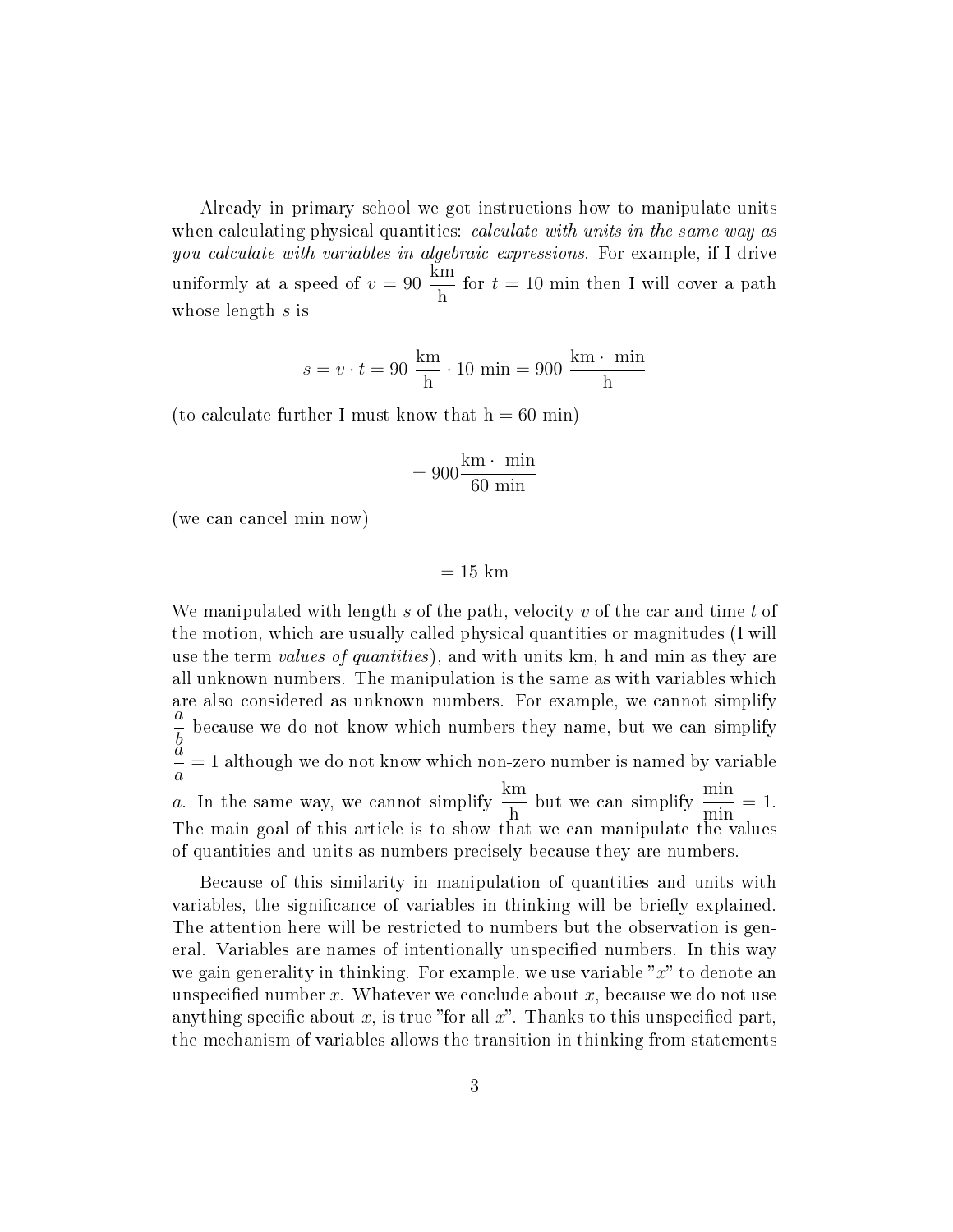about concrete numbers to thinking with universal laws about numbers, keeping the simplicity of thinking with concrete numbers. It will be shown that a similar kind of abstraction enables a simple quantity calculus.

Analysis of quantity calculus must first answer the question of what quantities are. Einstein wrote in [Ein36] that "The whole of science is nothing more than a refinement of everyday thinking". We can apply this to the concept of measurement, too. The model for each measurement is the measurement of lengths of geometrical segments. That is why I will start the analysis with this paradigmatic example. We always measure a segment  $S_1$  (what we measure) by comparing it with another segment  $S_2$  (by which we measure). The result is a positive number which will be denoted  $l(S_1, S_2)$ . The function  $S_1, S_2 \mapsto l(S_1, S_2)$  will be termed the length function. It is a function  $l: \mathcal{S} \times \mathcal{S} \longrightarrow \mathbb{R}^+$ , where  $\mathcal S$  is the set of all segments and  $\mathbb{R}^+$  is the set of positive real numbers. From an analysis of the process of measurement there follows the characteristic property of the length function, that it is a homogeneous function with degree of 1 in the second argument, in the following sense: for segment U which is  $\alpha$  times greater than segment  $V(\alpha = l(U, V))$ the value  $l(S, V)$  of the length function is also  $\alpha$  times greater then the value  $l(S, U)$ :  $l(S, V) = \alpha l(S, U)$ . If we substitute  $l(U, V)$  for  $\alpha$ , we get a simple expression for homogeneity:

$$
l(S, V) = l(S, U)l(U, V)
$$

Following this paradigmatic example, we should look at all other quantities, as numerical functions that are characterized by the aforementioned property which I will call mutual measurability property. In some places, I will call these functions quantity functions to distinguish them more clearly from other more standard meanings of the word quantity. The definitions follow.

A positive quantity (or positive quantity function) is a two-place function from some non-empty set  $W$  of objects, states ad processes (or some combination of them) to positive real numbers, the function  $Q: \mathcal{W} \times \mathcal{W} \longrightarrow \mathbb{R}^+$ such that for all  $W, V, U \in \mathcal{W}$ 

$$
Q(W, V) = Q(W, U)Q(U, V)
$$

I will term this property the mutual measurability property. The value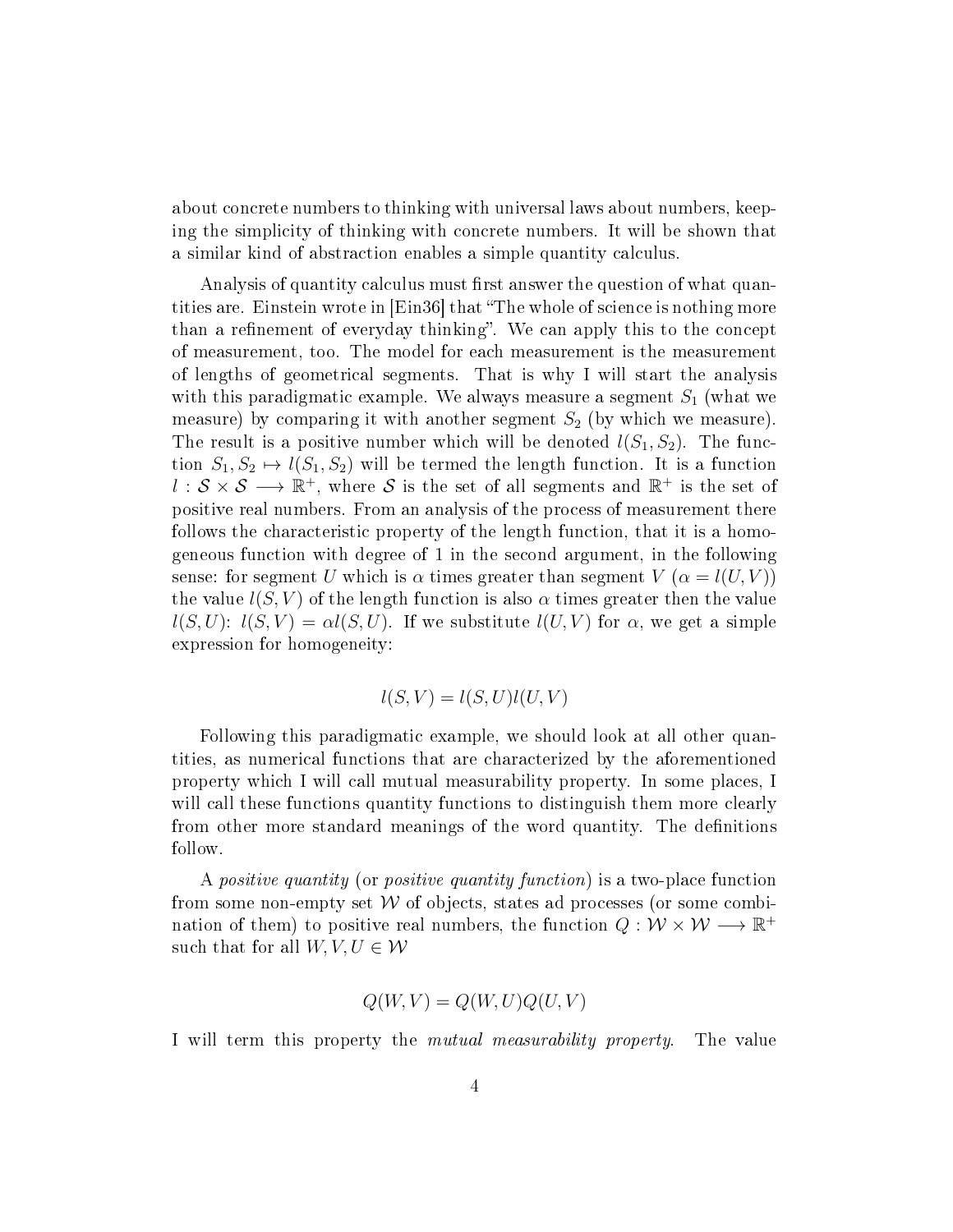$Q(W, V)$  will be termed the *relative measure* of W in respect to V, or more simply the *value of the quantity (function)* when applied to  $W$  and  $V$ . For simplicity, I will call the objects, states, and processes belonging to the quantity function domain its arguments or parts of reality. Note that in addition to standard quantities, e.g. the mass of an object, this definition also includes ordinary counting – relative measures are then rational numbers.

The definition of any quantity function, whose value can be any real number (not necessarily positive), due to the presence of zero, requires some modification. The existence of zero value means that some arguments of this function cannot measure other arguments, so they cannot be on the second input of the function  $Q$ . Therefore, we define a general quantity (quantity function) as a function  $S \times S^1 \longrightarrow \mathbb{R}$ , where  $S^1$  is a nonempty subset of S, so that in addition to the measurability property, a special condition on the arguments of measure zero also applies:

$$
(Q(W, V) = 0
$$
 for some  $V \in S^1$ )  $\leftrightarrow W \notin S^1$ 

Argument W such that  $Q(W, V) = 0$  for some V, that is, the argument that can occur only at the first input of the function  $Q$ , we will call null carrier, and the other arguments we will call *unit carriers*. When we write  $Q(W, V)$  there is a tacit agreement that this expression makes sense, that is, that V is necessarily a unit carrier, so this will not be particularly emphasized. The relative measure of a unit carrier will be termed *unit*.

From the measurability property it easily follows that for a null carrier  $W$ is  $Q(W, U) = 0$ , for each unit carrier U. Indeed, by definition of null carrier, there is V such that  $Q(W, V) = 0$ . Thus, for an arbitrary unit carrier U from the measurability property it follows

$$
0 = Q(W, V) = Q(W, U)Q(U, V)
$$

Since U is a unit carrier  $(Q(U, V) \neq 0)$ , it follows from the above equation that  $Q(W, U) = 0$ .

Also, using measurability property it is easy to show that for each unit carrier U what we expect is valid:  $Q(U, U) = 1$ . Namely, if we put in measurability property  $W = V = U$ , we get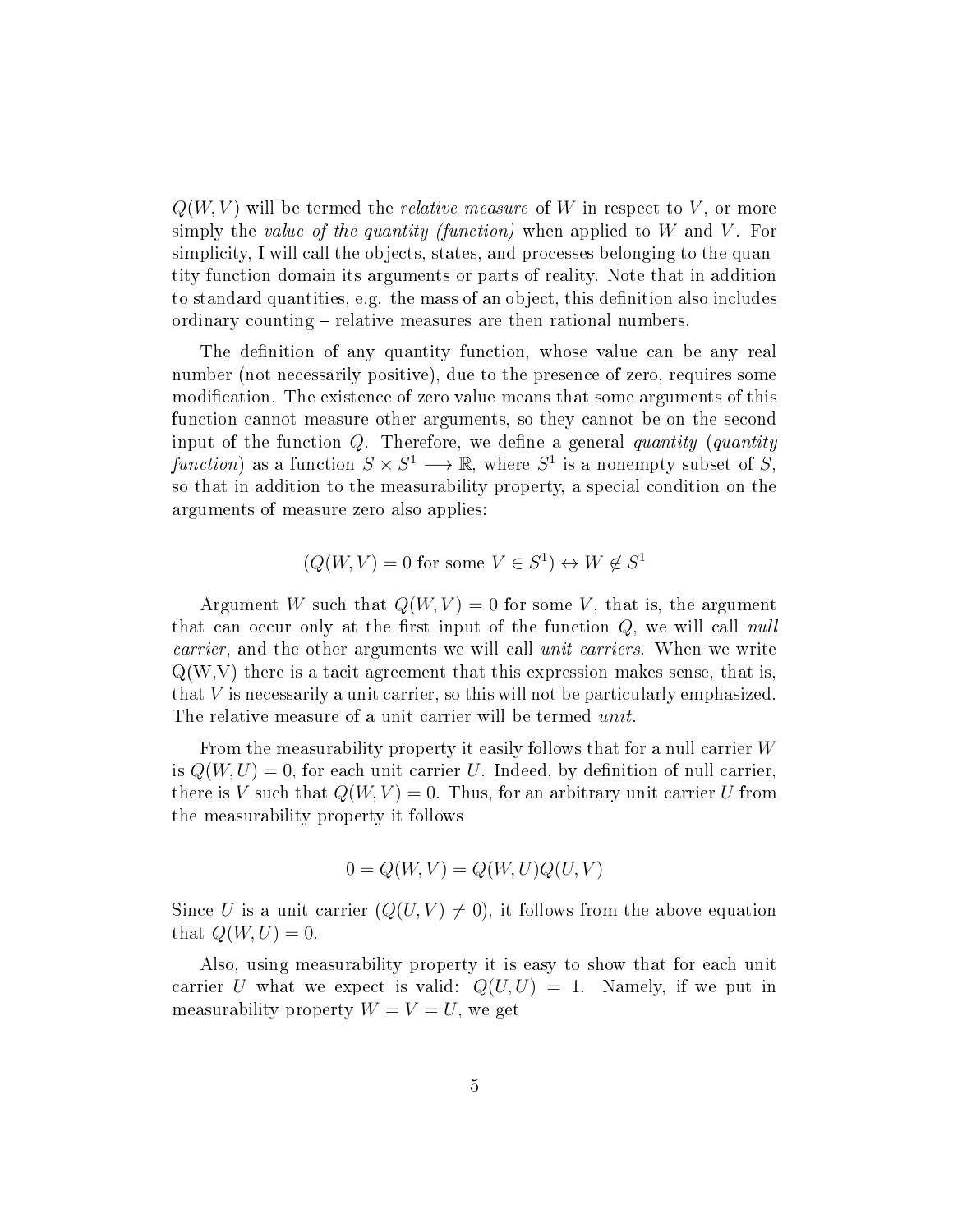$$
Q(U, U) = Q(U, U)Q(U, U)
$$

Since U is a unit carrier,  $Q(U, U) \neq 0$ , then by cancelling  $Q(U, U)$  on both sides of the equation we get that  $Q(U, U) = 1$ .

If we compare the measurements with two unit carriers  $U$  and  $V$ , it is easy to see that the relative measures in relation to these two carriers always differ by the same multiplicative factor.  $k = Q(U, V)$ :

$$
Q(W, V) = k \cdot Q(W, U)
$$

ie that the ratios of relative measures are independent of the choice of unit carriers:

$$
\frac{Q(W_1, V)}{Q(W_2, V)} = \frac{Q(W_1, U)}{Q(W_2, U)}
$$

Although relative measures are numbers, in order to have a simple quantity calculus as we use it in practice, we need additional notational simplification that will hide the fact that an argument  $W$  has infinitely many relative measures  $Q(W, V)$ . If we were completely explicit, then, for example, we would have to write  $v(P, U)$  for the velocity of the particle P in relation to a reference moving object  $U$ . We should describe each value in quantity calculus in the same way and it would be unnecessarily cumbersome. True, in quantity calculus, we do not usually write the measured argument  $W$ , but only its relative measure. For example, the velocity of an object is usually denoted by  $v$ , where we assume which velocity it is. If there are several velocities in the calculus, we usually distinguish them by adding subscripts. Not writing the measured argument  $W$  gives the first simplification:

$$
Q(W, V) \mapsto Q_V
$$

But even then, the notation is unnecessarily bulky because we are constantly pulling a reference unit carrier in the notation. Of course, if we chose one unit carrier as the standard then each argument would have a unique measure. We could then remove the selected reference from the notation and get a simple record:  $Q_V \mapsto Q$ . But it is an overspecification that we want to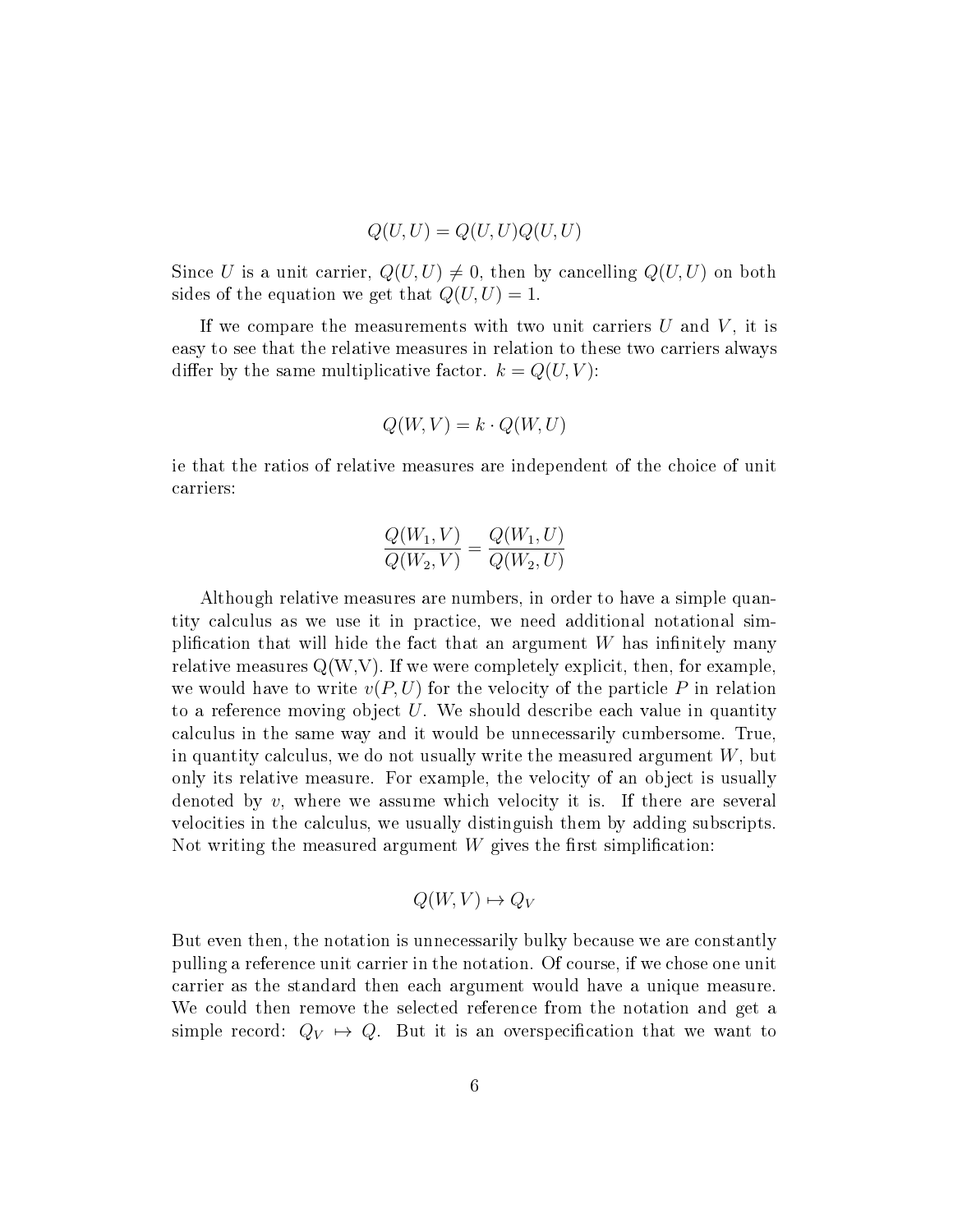avoid. Although we need a unit carrier for measuring, there is no theoretical reason to prefer any unit carrier. We want to work in a simple notation simultaneously with all relative measures of a given argument. We want a simple quantity calculus invariant to unit carriers. And we can achieve it because the measurability property gives us a simple connection between unit carriers, as we shall now see. Let  $U$  be some salient unit carrier, and  $V$  any other unit carrier. The relative measures of an argument  $W$  in relation to these two unit careers differ, by measurability property, up to a multiplicative constant:

$$
Q(W,V) = Q(W,U)Q(U,V)
$$

We will not write the measured argument  $W$ , as explained above, and the relative measure (the unit) of the unit carrier  $U$  in relation to another unit carrier  $V, Q(U, V)$ , we will denote by  $u<sub>V</sub>$ . In this notation the measurability property becomes:

$$
Q_V = Q_U \cdot u_V
$$

Since this relation is valid for any unit carrier  $V$ , we will "forget" it and get the notation:

$$
Q = Q_U \cdot u
$$

The position  $Q_U$  next to u, the unit of U, carries the information that this number depends on  $U$ , so we do not have to emphasize this  $-\infty$  can remove the index U from the notation. The relative measure of  $Q$  in a given unit of measure is usually denoted by  ${Q}$ . Thus we get the standard notation of quantity calculus:

$$
Q = \{Q\} \cdot u
$$

Let us emphasize once again its interpretation: the relative measure Q of the object  $W$  in relation to any unit carrier  $V$  is equal to the product of the relative measure  ${Q}$  in relation to a salient unit carrier U and the relative measure (the unit) u of the unit career U relative to V. It is nothing but a measurability property in a simplified notation. The difference from the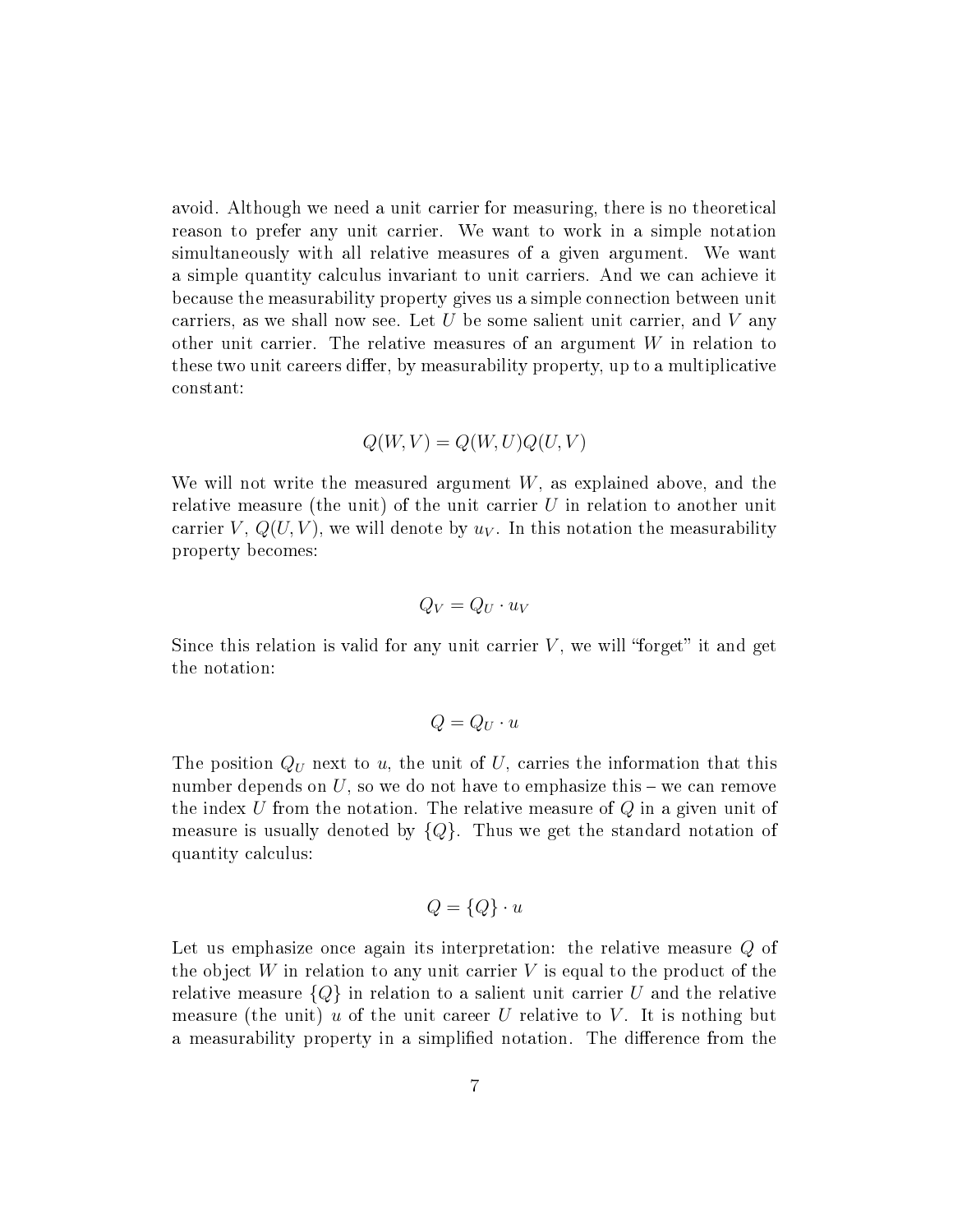standard interpretation of quantity calculus is that they are all numbers, not magnitudes of quantities, as described in International Vocabulary of Metrol- $\log y$  – Basic and general concepts and associated terms (VIM3) [VIM12]. It follows from the nature of measurement that only  $\{Q\}$  is a definite number while  $Q$  and  $u$  are indeterminate up to the choice of unit of measurement. Thus  $u$ , like any other unit, is an unspecified value (number) of a precisely specified unit carrier:  $u = Q(U, V)$ , where U is a specified unit carrier while  $V$  is an unspecified "any" unit carrier. Just as we consider a variable to be the name of an intentionally unspecified object, so we can think of the unit  $u$  as an intentionally unspecified relative measure (because we did not specify the unit carrier  $V$ ) of a precisely specified unit carrier U. Just as the mechanism of variables allows us abstraction in thinking, so the mechanism of units allows us the right level of abstraction for a simple quantity calculus. It allows us to simultaneously calculate in a simpe way with all the relative measures of given arguments.

Let us illustrate this interpretation on the example of measuring the length of a segment using some standard unit carrier, e.g. the prototype of the metre which is kept at the International Bureau of Weights. Let's call  $m > 0$  (metre) the length of the prototype (relative to any other unit carrier). Then we can express the length  $l$  of any segment using  $m$ . For example, if in measuring a segment  $S$  by a carrier of metre, the carrier can be posit just 3 times on S then the length l of S is always  $l = 3 \cdot m$  whatever segment we take for the "official" unit segment (whatever value for  $m$  we use). The choice of an official unit segment determines only what number is m. If we take the metre carrier as the official unit carrier then  $m = 1$  and  $l = 3$ . If we take the foot carrier as the official unit carrier then  $m \approx 3.28$  and  $l = 3 \cdot 3.28$ , because we can posit a carrier of foot approximately 3.28 times on a metre carrier. However, it is not important at all what number is m. Knowing that m is a number associated with the definite segment (a metre carrier) is enough: then we know exactly how much is  $3 m - i t$  is the length of the segment in which a metre carrier posits exactly three times. Because of this we do not need to choose any segment as an official unit segment  $-$  we can work with "any" official unit segment. How many times we can posit such a chosen unit segment on a metre carrier will be denoted as m, on a foot carrier as ft, etc. lt is not important at all what numbers these are, because we can express all lengths of segments by them. Also, we have formulas to transform these units, independently of their values in the chosen unit seg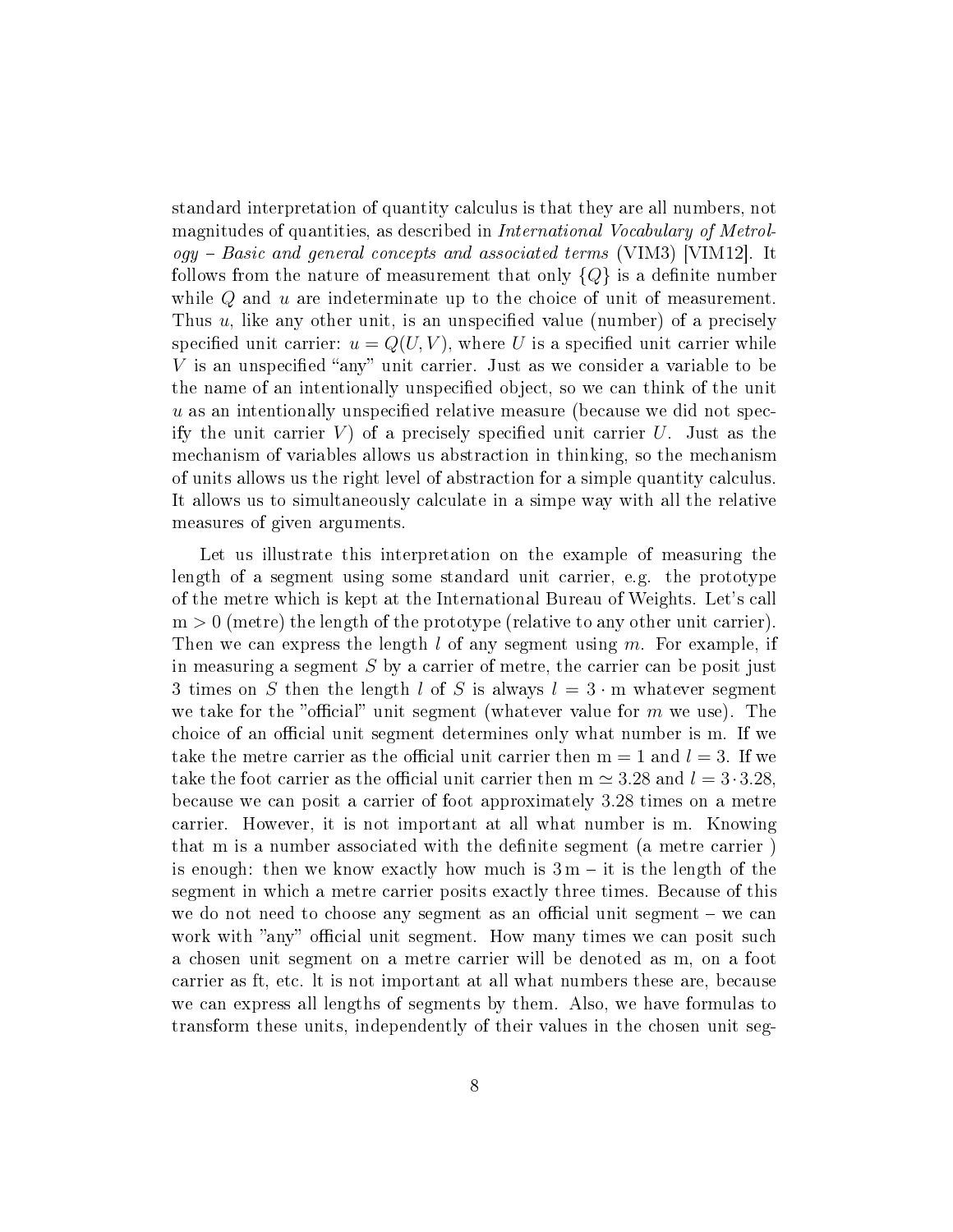ment. It is always m  $\simeq 3.28 \cdot$  ft as well as  $l = 3 \cdot m \simeq 9.84 \cdot$  ft. In this way we get the simple unit invariant theory just by associating constant symbols to various unit carriers. The values of these constants are measures of specified unit carriers although these values are unspecified. And this is just a proper level of abstraction, because only relative measures (ratios) are signicant. The specification of these constants (the choice of definite unit carriers) is an unnecessary specification which destroys the nature of measuring.

This interpretation of quantity calculus combines all the advantages of calculating only with numerical values in a given selection of units, which dominated physics until the 1920s, and all the advantages of calculating with quantities as products of numerical values and units, which began to dominate physics thanks primarily to Wallot's works [Wal26, Wal57]. This transition lasted for a long time precisely because of the insufficiently clear interpretation of the quantity of calculus.

In addition to a clear interpretation, computing only with numerical values allow any mathematical operation, as opposed to computing with classical quantities. For example, we need to find a derivative of a function  $x(t)$  where x is the position of a particle in a moment t, using the so called differentiation by taking logarithms. Calculating with classically conceived quantities does not allow the application of logarithm because it makes no sense to talk about the logarithm of one metre, just as it does not allow many other mathematical operations that occur naturally in mathematical processing of functions and equations that connect numerical values. In the interpretation developed in this article, the values of quantities and units are numbers so that we can do with them everything we do with numbers there is no additional limitation as with the classically interpreted quantity calculus. Also, when zero is obtained in numerical computation, it is always the same number, while in classical quantity calculus we have infinite zeros. We should even write not only 0, but, if it is not a dimensionless quantity, 0 meters or 0 joules, etc [Bal99].

On the other hand, calculation with numerical values is connected to a certain choice of units and thus loses a very important properties of quantity calculus – the invariance to the choice of units, easy transition from one system of units to another, distinguishing quantities of different types and kinds, and dimensional analysis.<sup>1</sup> The interpretation developed in this ar-

<sup>&</sup>lt;sup>1</sup>These advantages and disadvantages of computing with numerical values are clearly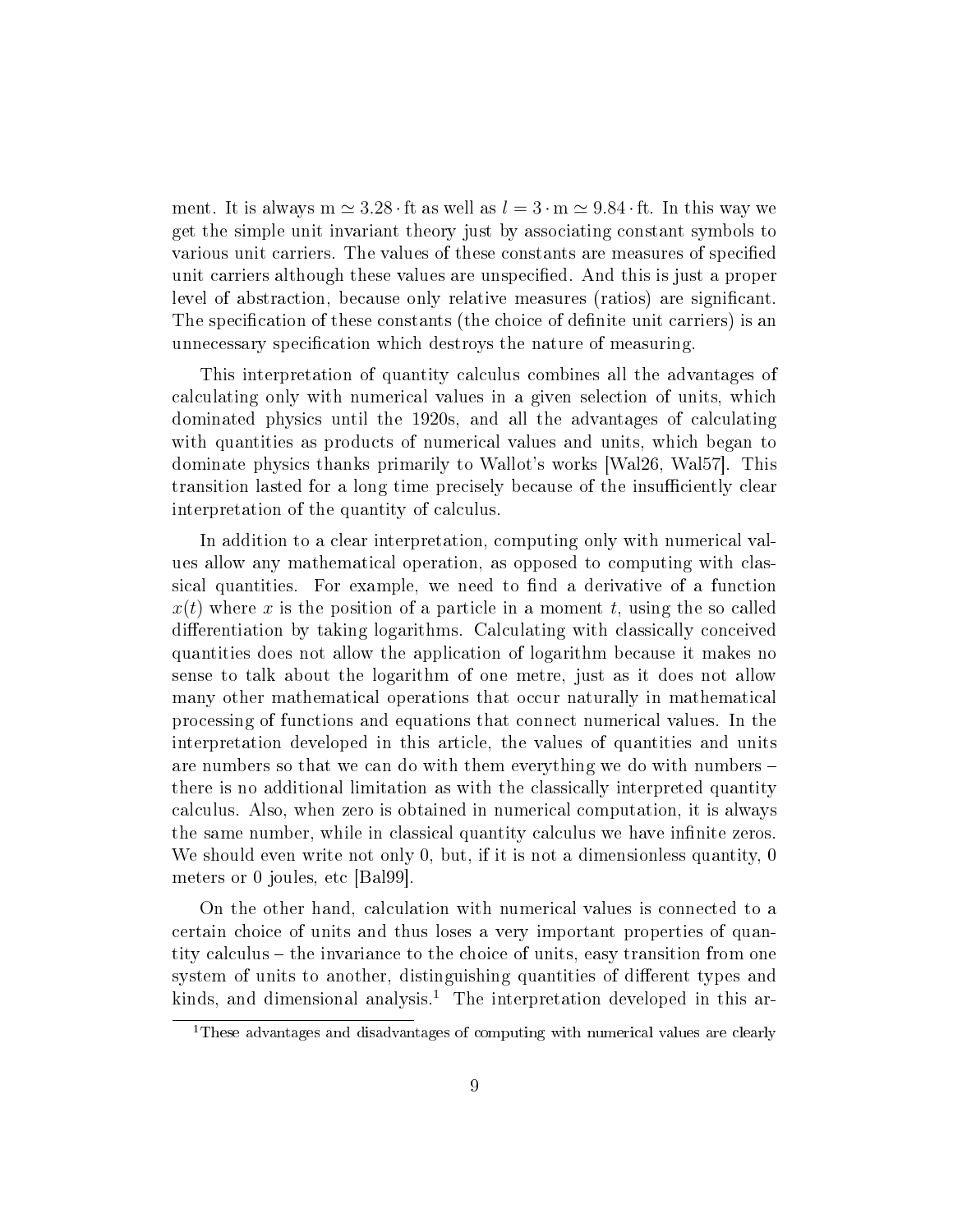ticle shows that the invariance to the choice of units, as well as the simple transition from one unit to another, can be achieved without introducing the classical concepts of quantity and magnitude. Also, as will now be shown,this interpretation distinguishes quantities of different types and kinds, and thus enables dimensional analysis. Quantities (quantity functions) that have the same unit of measure are said to have the *same dimension*. It is easy to see that this is an equivalence relation that gives the partition of the set of all quantities into equivalence classes. The dimension of a quantity can be defined as the equivalence class to which the quantity belongs. Within the same dimension we can define when two quantities (quantity functions!) are of the same kind  $-$  when they have the the same unit carrier in their domains, such as the potential and kinetic energy of a body. Otherwise, their domains do not have a common unit carrier but, since they have the same unit, in every domain there is a unit carrier of that unit. Such are, for example, energy and moment of force. Of course, this division of quantities into dimensions, as well as the division into the same or different kinds within the same dimension, is relative  $-$  it depends on the physical theory and measurement conventions we have set. For example, in the theory of relativity it is natural that spatial and temporal distances are measured by the same measure and not by different measures as in non relativistic physics. Therefore, in relativistic theories, it is natural to assume that these are quantities of the same dimension and type, while in classical physics they are of different dimensions.

Thus we see that the interpretation of quantity calculus described here on the one hand allows unlimited application of operations with numbers, and on the other hand retains important dimensional criteria. Since the interpretation rests on quantity functions whose values are numbers, there is no need for standard metaphysics and mathematics of infinitely many types of quantities (magnitudes of quantities in other terminology) to interpret quantity calculus, as described in [dB95], for example.

The concept of quantity as a two-place function from objects, states or processes into numbers that satisfy the mutual measurability property is not only a basis for a simple interpretation of quantity calculus. In my opinion, it is a pivotal concept for understanding the quantitative approach in

seen in Bridgman's book [Bri22], which alternates masterful parts, where numerical values are important, and burdened parts, when units of measure must be included in the discussion.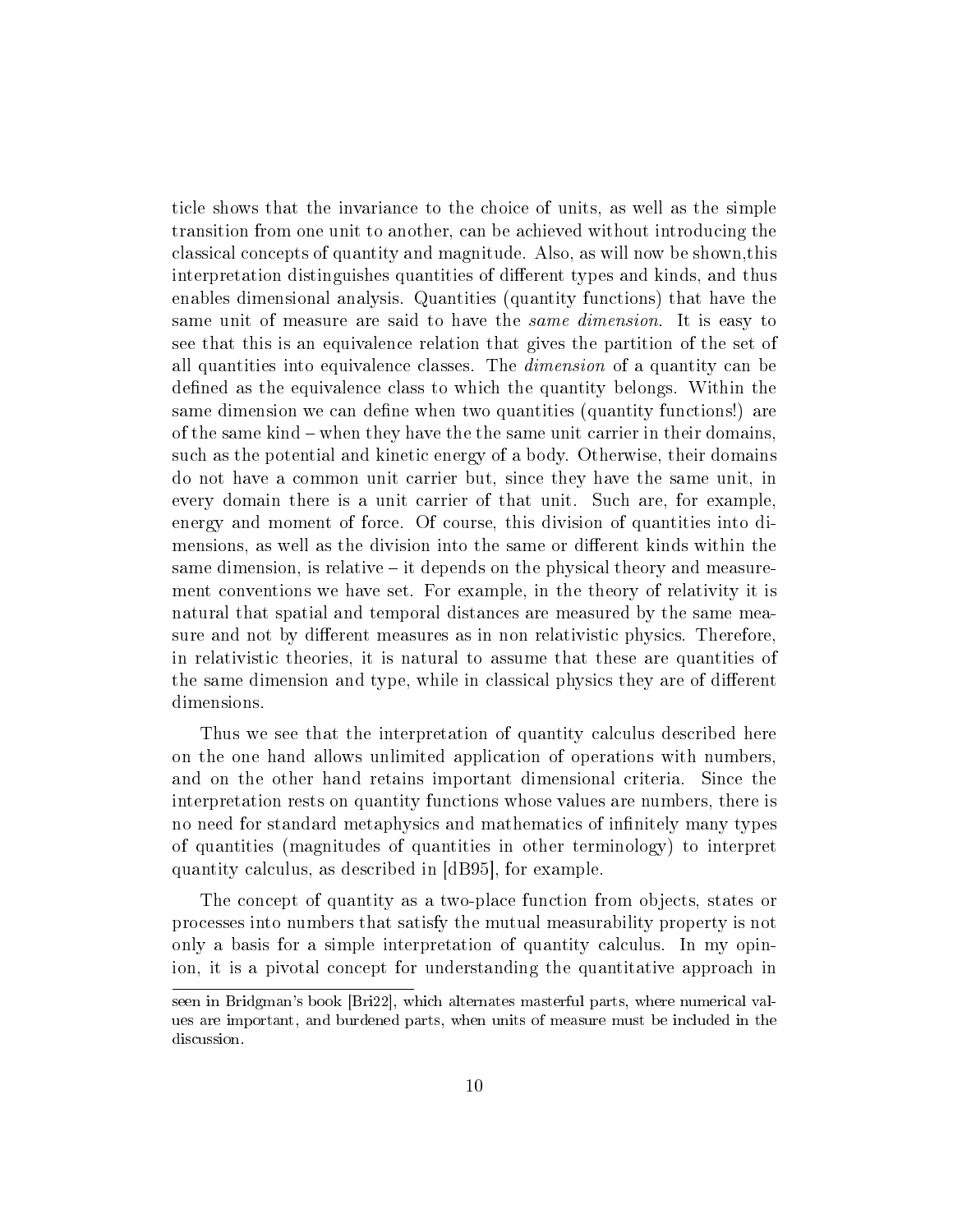the study of nature. I will argue this claim to some extent below. First, one terminological note: what is commonly considered under "quantity" in the term "quantity calculus" is commonly called "magnitude" or "quantity" value" in a broader context, and I will stick to this terminology below. The standard terminology mentions phenomena, quantitative properties of phenomena, magnitudes of the properties and numbers as proportions of the magnitudes. For example, the "official position" on these terms in metrology is given in the International Vocabulary of Metrology - Basic and general  $concepts and associated terms (VIM3) [VIM12]: "quantity: property of a$ phenomenon, body, or substance, where the property has a magnitude that can be expressed as a number and a reference". I will argue below that all we need are quantity functions.

Let us focus on the usual concept of quantity. In The Cambridge Dictionary of Philosophy  $\vert$ Aud15 $\vert$ , under the entry *magnitude* we find: "A *quantity* is an attribute that admits of several or an infinite number of degrees, in contrast to a quality (e.g., triangularity), which an object either has or does not have." I will call this description the idea of quantity because the concept of quantity requires to specify what degrees it can take. Thus, the concept of quantity should be described by a certain structure that includes both objects that have that property and the degrees to which they have that property. However, in determining magnitudes (degrees) we can identify only the relationships between magnitudes and not the magnitudes themselves. Magnitudes are, as Dasgupta writes in [Das13], undetectable like absolute velocities in physics and should therefore be discarded on Occamist grounds. Moreover, relationships between magnitudes are based on relationships between entities that have given quantity. Since the equivalence relation "to have the same magnitude" is a standard component of the structure on the entities associ-ated with a given quantity, these magnitudes can be formally described by the corresponding equivalence classes. In this way, any structure over entities can be transferred to a structure over magnitudes and vice versa. Thus, from a mathematical point of view, there is also no need for magnitudes. Therefore, we can consider that the term quantity should be described by a certain structure on the set of entities that have that quantity, and not on the set of its magnitudes. In [Edd13] an overview of the various structures proposed for the description of quantities is given. Since we are looking here at structures that allow us to associate numbers with entities, we come to the field of representational measurement theory [Sup51, SS58, Sup02], which consid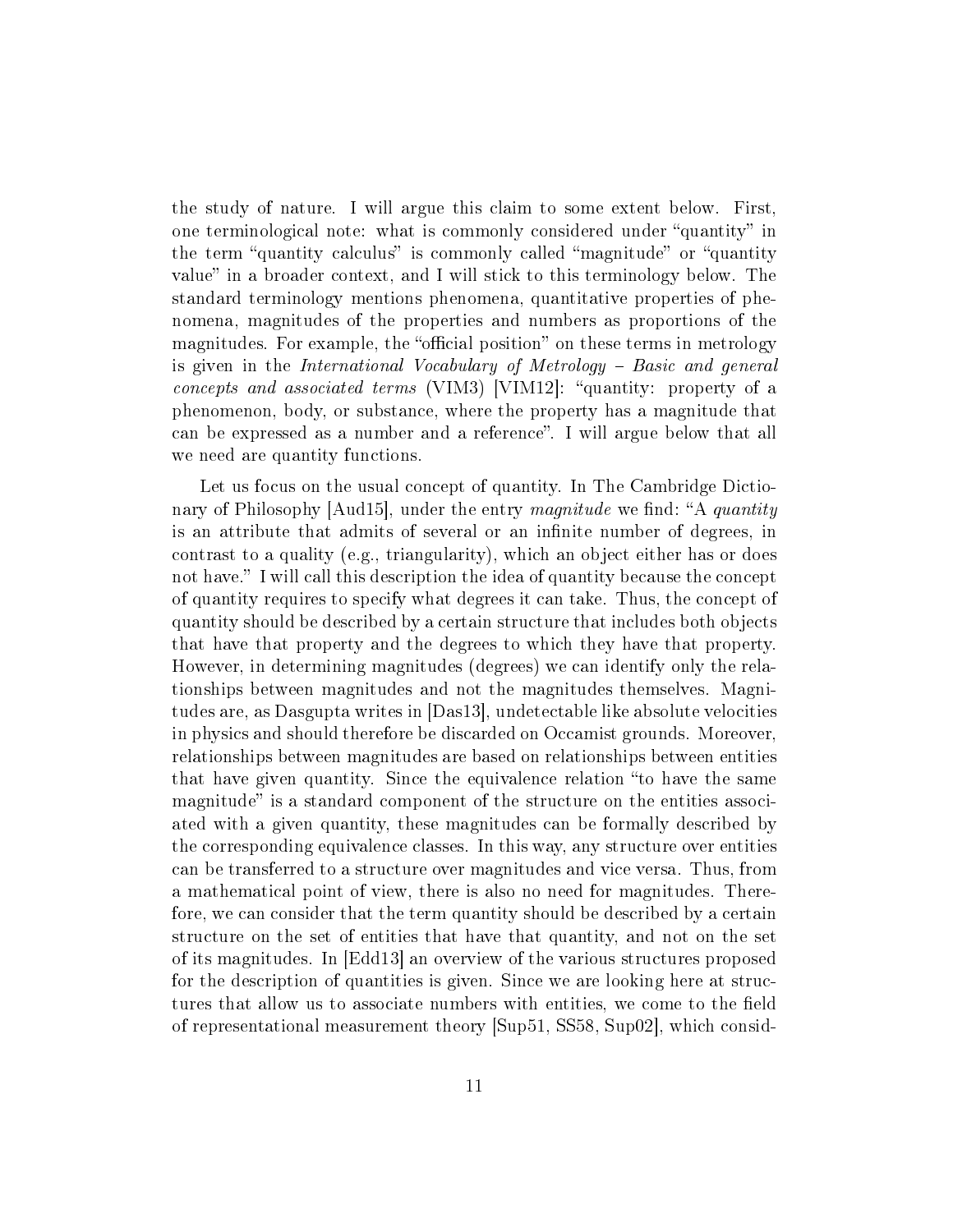ers structures that can be homomorphically mapped into numbers. These structures enable the construction of homomorphisms, and homomorphisms themselves are determined up to a group of transformations of numbers. Here I will limit myself to the quantities associated with standard measurement processes  $-$  the quantities that occur in the quantity calculus. I will call them physical quantities. They are associated with structures that allow classical measurements [Sup51]. Each selection of a unit of measurement (the object to which the number 1 will be associated) generates a homomorphism into numbers. These homomorphisms differ from each other up to the multiplicative constant. The associated group of transformations is formed by multiplications by a non-zero number - it is the group of similarity transformations. Thus, every object  $V$  by which we can measure generates such a homomorphism  $Q_V(W)$ . If we define the function  $Q(W, V) = Q_V(W)$ we get exactly the quantity function. Conversely, when we have a quantity function, then we can use it to define only an equivalence relation on the set of its arguments the corresponding equivalence classes are sets of entities that have the same relative measure. We cannot dene a structure on the set of its arguments that would provide a measurement procedure. Mathematically, it is possible to imagine different structures that allow different procedures for measuring the same quantity function. Therefore, these structures are too detailed for the concept of quantity. The concept of quantity only needs to ensure which entities have this property and which measure is associated with them. And that's exactly what quantity functions give. In addition, the concept of quantity function goes beyond the concept of a structure that allows measurement. It is a function that does not have to be given by structures that allow a universal measurement procedure, but can be given by various partial measurement procedures, which do not even have to be direct, or is identified within a theory rather than by a measurement procedure. From a mathematical point of view, quantity functions are much simpler objects than structures that allow measurement. From a scientific point of view, the basis of a quantitative approach to the world is measurement, and measurement determines quantity functions, whether we consider that we construct them or approximate them by measurement itself. Because of all the above, I think we need to identify the concept of physical quantity with the concept of quantity function. Conversely, when we have a quantity function, we easily reproduce the ingredients of the basic idea of quantity: the first arguments of a quantity function have that property, and the values of the quantity function are the relative degrees of that property.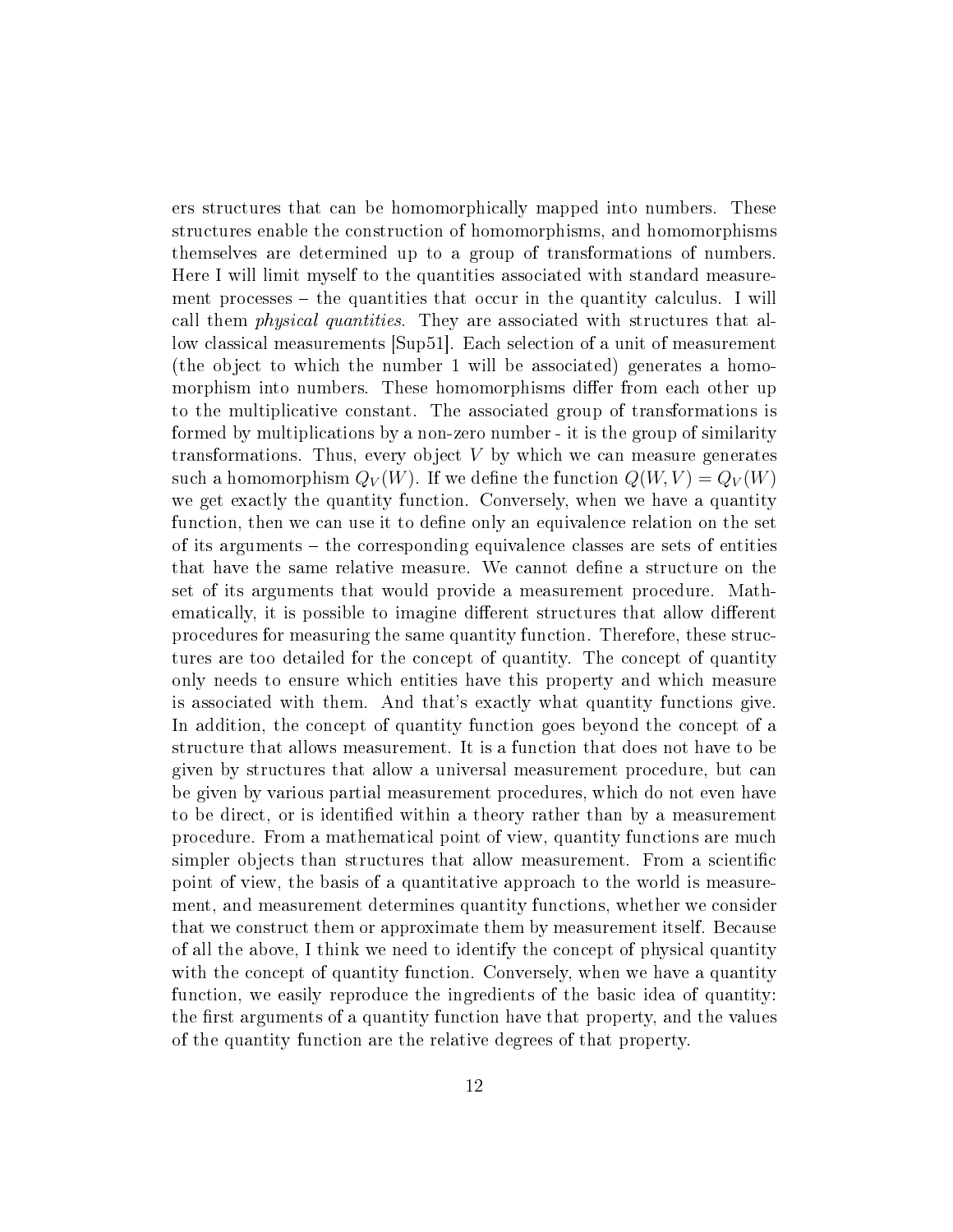As an application of this interpretation of quantity calculus, an easy proof will be given of dimensional homogeneity of physical laws which are formulated in the quantity calculus, that is, the laws that are the unit invariant. Let's take a coherent system of units. For example, we can take metre  $(m)$ , kilogram (kg) and second (s) in classical mechanics which determine the derived units, for example, the unit of force  $N = kg$  m s<sup>-2</sup>. Let's denote such unit for quantity q with  $u_q$ . For the sake of simplicity, instead of general proof, a simple case will be taken when quantity  $y$  depends only on one quantity x:

$$
y = f(x)
$$

It will be shown that function  $f$  has the property of dimensional homogeneity, i.e. it obeys the law:

$$
f(u_x x) = u_y f(x)
$$

Let's remember that units are unspecified numbers, so this relation really gives the scaling factors. The scaling factor for each quantity is exactly its unit of measure! For example, for Newton's second law

$$
F = f(m, a) = ma
$$

we have the scaling condition

$$
f(\text{kg } m, \text{ms}^{-2} a) = \text{kgms}^{-2} f(m, a)
$$

For example, if we take  $s = 2$ ,  $m = 5$  and  $kg = 8$ , then it means that if we want ms<sup>-2</sup> =  $\frac{5}{4}$ 4 times greater acceleration and  $kg = 8$  greater mass then we must have kgms<sup> $-2$ </sup> = 10 times greater force.

The proof is easy. Let  $y = f(x)$ . It means that in the chosen units

$$
y_n u_y = f(x_n u_x) \quad (1)
$$

where  $x_n$  and  $y_n$  are numerical values of x and y in the chosen units. However, when we take all basic units to be 1, then all the derived units will be one.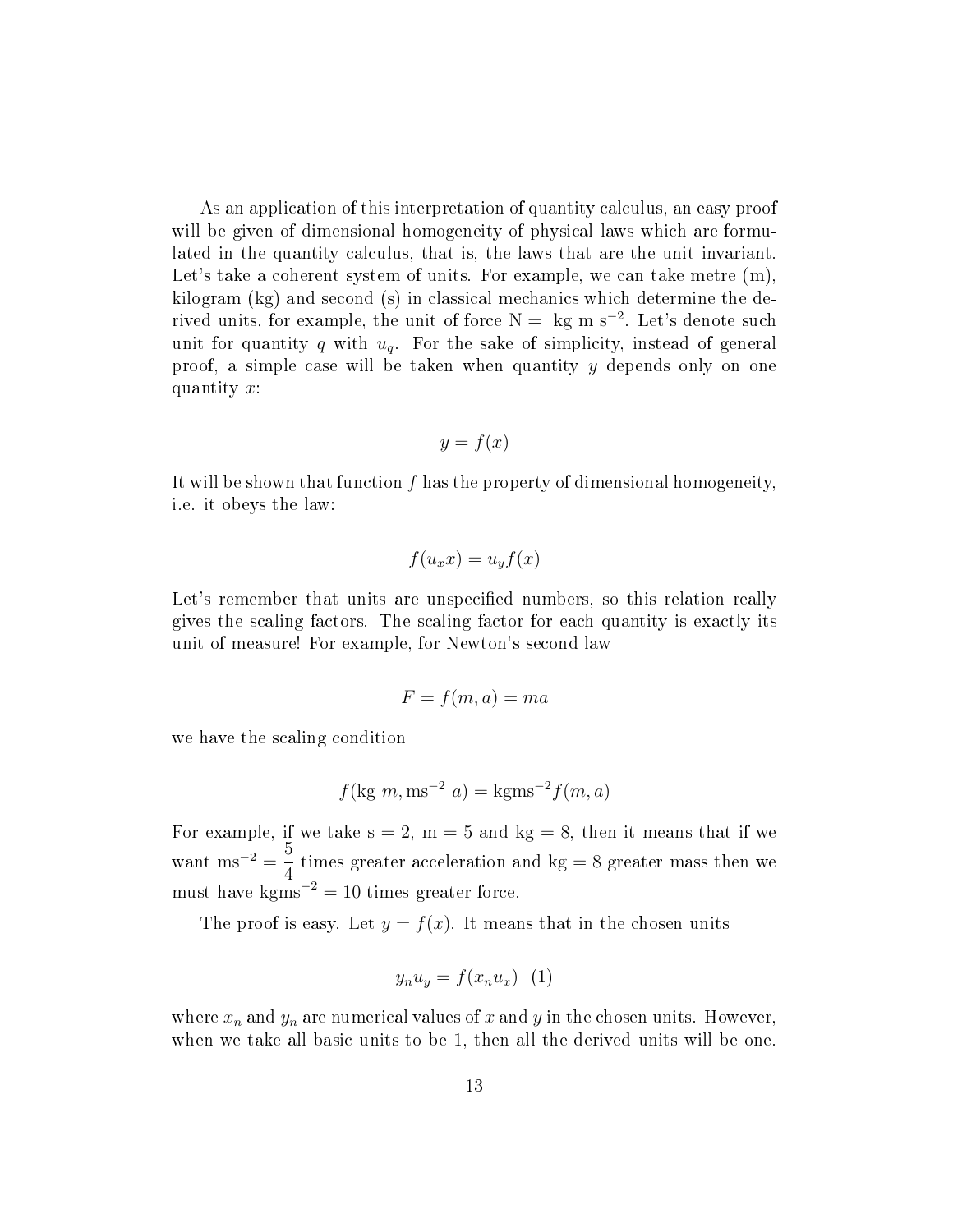So, in this choice  $u_x = u_y = 1$  and  $y_n = f(x_n)$ . Substituting this expression for  $y_n$  in (1) we get

$$
f(x_n)u_y = f(x_n u_x)
$$

i.e.

$$
f(u_x x_n) = u_y f(x_n)
$$

Because  $x_n$  is any number, we get what we want to prove:

$$
f(u_x x) = u_y f(x)
$$

## References

- [Aud15] R. Audi, editor. The Cambridge Dictionary of Philosophy. Cambridge University Press, 3 edition, 2015.
- [Bal99] Y. Balashov. Zero-value physical quantities. Synthese, 119(3):253 286, 1999.
- [Bri22] Percy Williams Bridgman. Dimensional Analysis. Yale University Press, 1922.
- [Das13] Shamik Dasgupta. Absolutism vs comparativism about quantity. Oxford Studies in Metaphysics,  $8:105-150$ , 2013.
- [dB95] J. de Boer. On the history of quantity calculus and the international system. *Metrologia*,  $31:405-429$ ,  $1994/95$ .
- [Edd13] M. Eddon. Quantitative properties. Philosophy Compass, 8(7):633 645, 2013.
- [Ein36] Albert Einstein. Physics and reality. Journal of the Franklin Institute,  $221(36):349 - 382$ , 1936.
- [SS58] D. Scott and P. Suppes. Foundational aspects of theories of measurement. Journal of Symbolic Logic,  $23(2)$ :113-128, 1958.